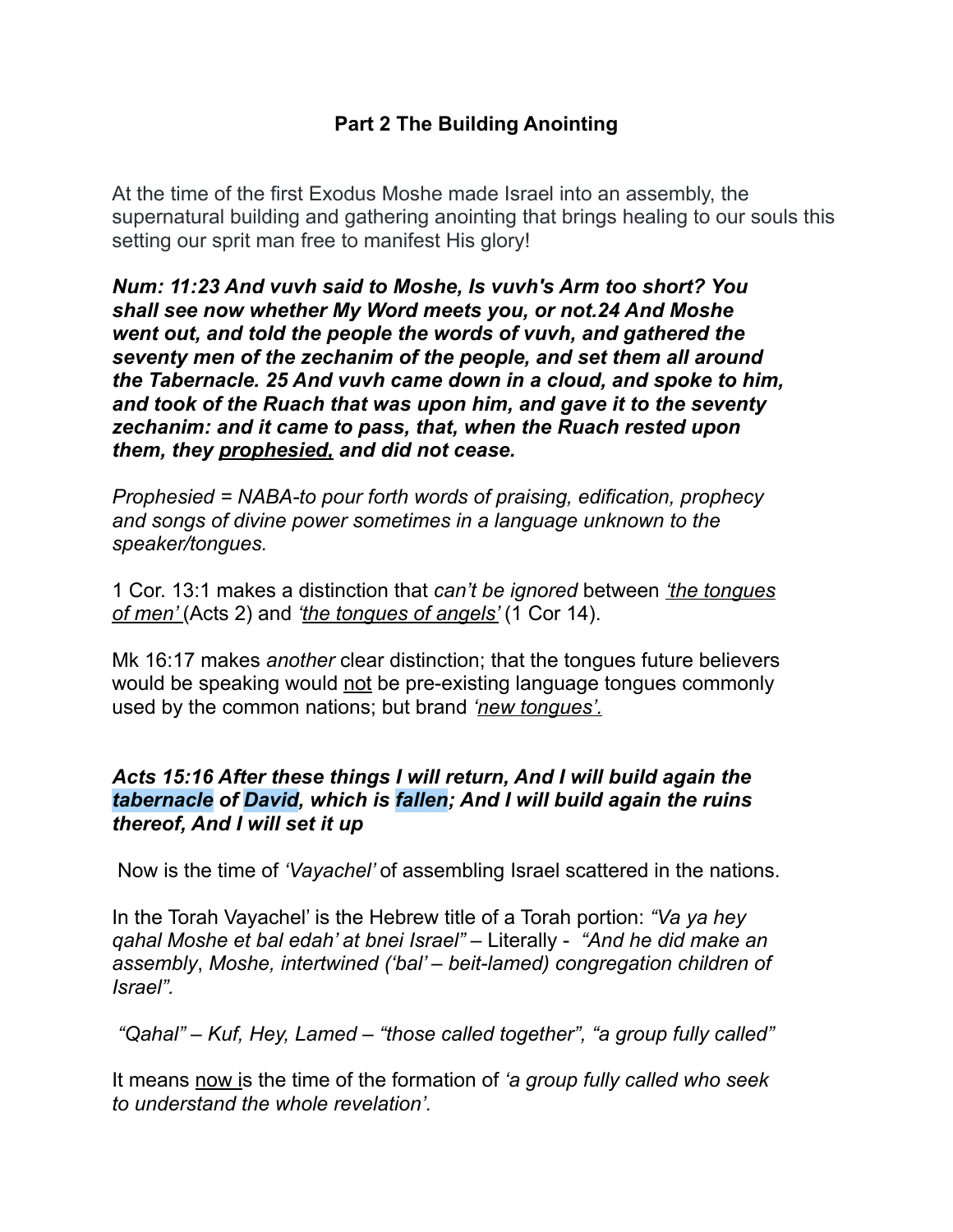*'Vayachel'* comes from the root *'Qahal'* 

# *Genesis 28:3:and you shall become a church (assembly, QAHAL, ecclessia) of nations. (the birth of the church)*

*"Et bal edah' at bnei Israel". "Intertwined congregation, children of Israel".* 

*Bal – beit-lamed = house of learning. Bal means intertwined,* whatever is joined in this way can't be taken or separated - it won't fracture or divide.

It'll withstand because it understands the bigger whole.

The numeric value of this phrase is 32 which equals *"lev"* or *"heart"* as in we'll have one entwined heart". This word was testified to us over Sukkoth.

Shemot 35:1; In the construction of the first Tabernacle remember *only* the wise hearted were involved in the construction.

So too with the Fallen Tabernacle of David – it's connected to the heart and *giving of Ruach Ha Kodesh.*

The command to rebuild the Mishkan – *Acts 15. 8 And vuvh, who knows the levavot, bore them witness, giving them the Ruach Hakodesh even as He did to us; 9 And put no difference between us and them; purifying their levavot by emunah.*

Heart/Lev. Trusting with your levim.

*Schmuel Aleph 14:1 Now it came to pass upon a day, that Jonathan the son of Shaul said to the young man that bore his armor, Come, and let us go over to the Philistines watch-post, that is on the other side. But he told not his abba. 2 And Shaul stayed in the outskirts of Givah under a pomegranate tree, which is in Migron: and the people that were with him were about six hundred men; 3 And Achiyah, the son of Achituv, Ichavod's brother, the son of Pinchus, the son of Eli, vuvh's kohen in Shiloh, was girded with a ephod shoulder garment. And the people knew not that Jonathan had gone. 4 And between the passages, by which Jonathan sought to go over to the Plishtims' watch-post, there was a sharp rock on the one side and a sharp rock on the other side: and the name of the one was Bozez, and the name of the other Seneh. 5 One edge was on the north over against*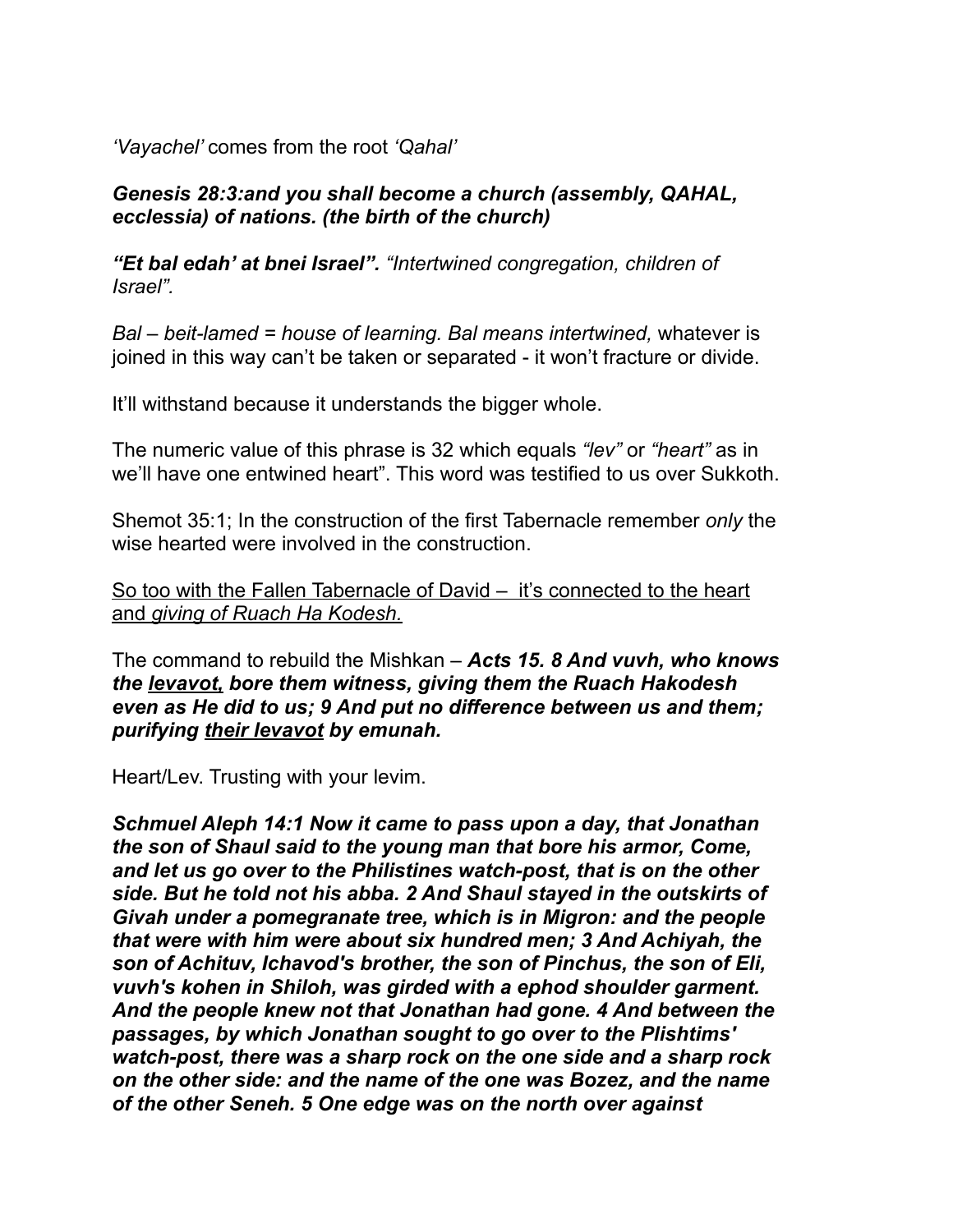*Michmash, and the other south over against Givah. 6 And Jonathan said to the young man that bore his armor, Come, and let us go over to the watch-post of these uncircumcised: it may be that vuvh does work for us: for there is no limit for vuvh to save by many, or by just a few.* 

The armor bearers response: *V.7 And his armor-bearer said to him, Do all that is in your lev: turn and see, that I am with you according to your lev.* 

*Mishle 3:5 Trust in vuvh with all your lev; and lean not to your own binah.6 In all your derachot acknowledge Him, and He shall direct your paths.* 

*"Lev"* means "*to know the mind and understand the vision of"*.

To be ignorant of the vision is what I would call I call *'the spirit of the ignorant armor bearer'.*

*Matt 15:7 You hypocrites, well did Yeshayahu prophesy about you, saying, This people draws near to Me with their mouth, and honors Me with their lips; but their heart is far from Me. 9 But in vain they do worship Me, teaching as doctrines the commandments of men.* 

King David prayed for a *"clean heart and a right ruach".* 

*The two are connected.* If we get deliverance, its because a clean heart produces a right spirit.

Only two types of people can fulfill the call to build the fallen Tabernacle of David:

*1 Cor 12:4 Now there are diversities of the gift (Charisma – singular, a* neuter noun – gift. Charismata is the plural and is absent from the text)*, but the same Ruach. 5 And there are differences in callings, but the same Master vuvh. 6 And there are diversities of powers and manifestations, but it is the same tvkt who works all and through all. 7 But the manifestation of the Ruach is given to every man to profit himself and all others.8 For to one is given by the Ruach the word of chochmah (*Wise hearted)*; to another the word of da'at by the same Ruach 9 To another emunah by the same Ruach; to another the gifts of healing by the same Ruach; 10 To another the working of nisim; to another prophecy; to another the discerning of the emet Ruach; to*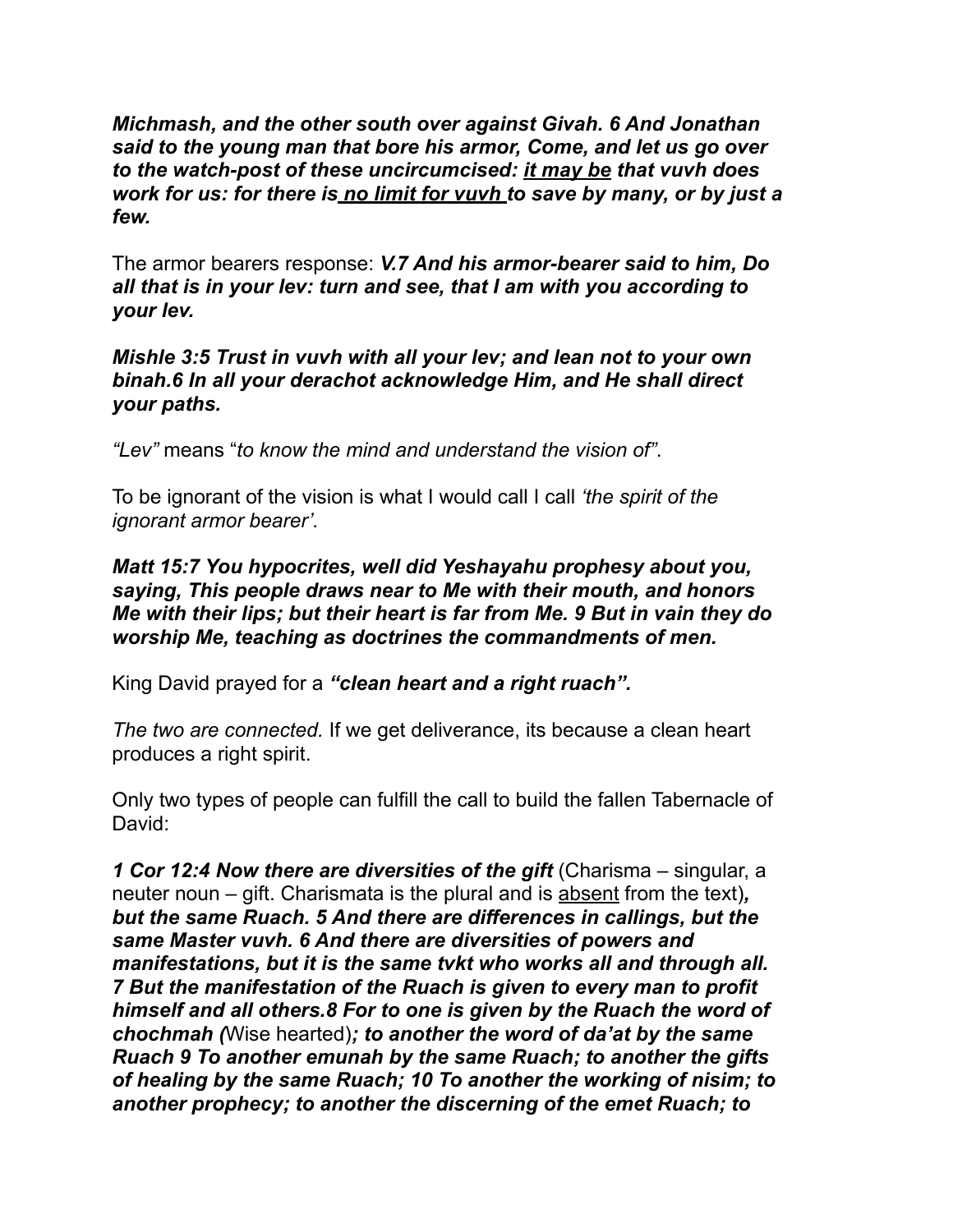*another divers kinds of languages; to another the interpretation of diverse languages: 11 But all these are done by that one and the same Ruach, dividing to every man individually as He will.*(Willing hearted)

*V.28 And vuvh has set some in the Yisraelite congregation, first shlichim, secondarily neviim, thirdly rabbis, after1 YHWH works differently in every Yisraelite's life. that nisim, then the operation of healings, helpers, leaders, and diverse languages. 29 Are all shlichim? Are all neviim? Are all morim? Are all workers of nisim? 30 Do all have the operation/from the gift, of healings? Do all speak with diverse languages? Do all interpret?* 

*31 But seek earnestly the best gifts* (the best for the situation): *and yet I*  will show you a more excellent Halacha. (The more excellent way is to operate ahava, and all the manifestations because you will it, willingly with your heart).

The two types of people that can fulfill the building of the fallen Tabernacle of David.

- 1.The wise hearted the gift in an operation.
- 2. The willing hearted the gift in operations.

The willing hearted, donate the materials – Shemot 35:4-9.

The wise hearted, build the Tabernacle – Shemot 35:10-20.

1 Cor 12. Willing 1st *then t*he wise.

The willing operate the gift *into* manifestations, they are bringing all the materials needed – 9 operations and the wise excel in the operation of *"word of Chocmah"* that builds up the body – Tabernacle of David – all 12 tribes.

In each stage of construction in the wilderness tabernacle and the new tabernacle there's always, 1st the willing (the gift in operations "*distributing to each one individually as he wills-your willing"* 1 Cor 12:11) then the wise (the gift in an operation – Chocmah-Devar/*word of wisdom-your wise.* 1 Cor 12:8.

### *11 But all these are done by that one and the same Ruach, dividing to every man individually as He will.*